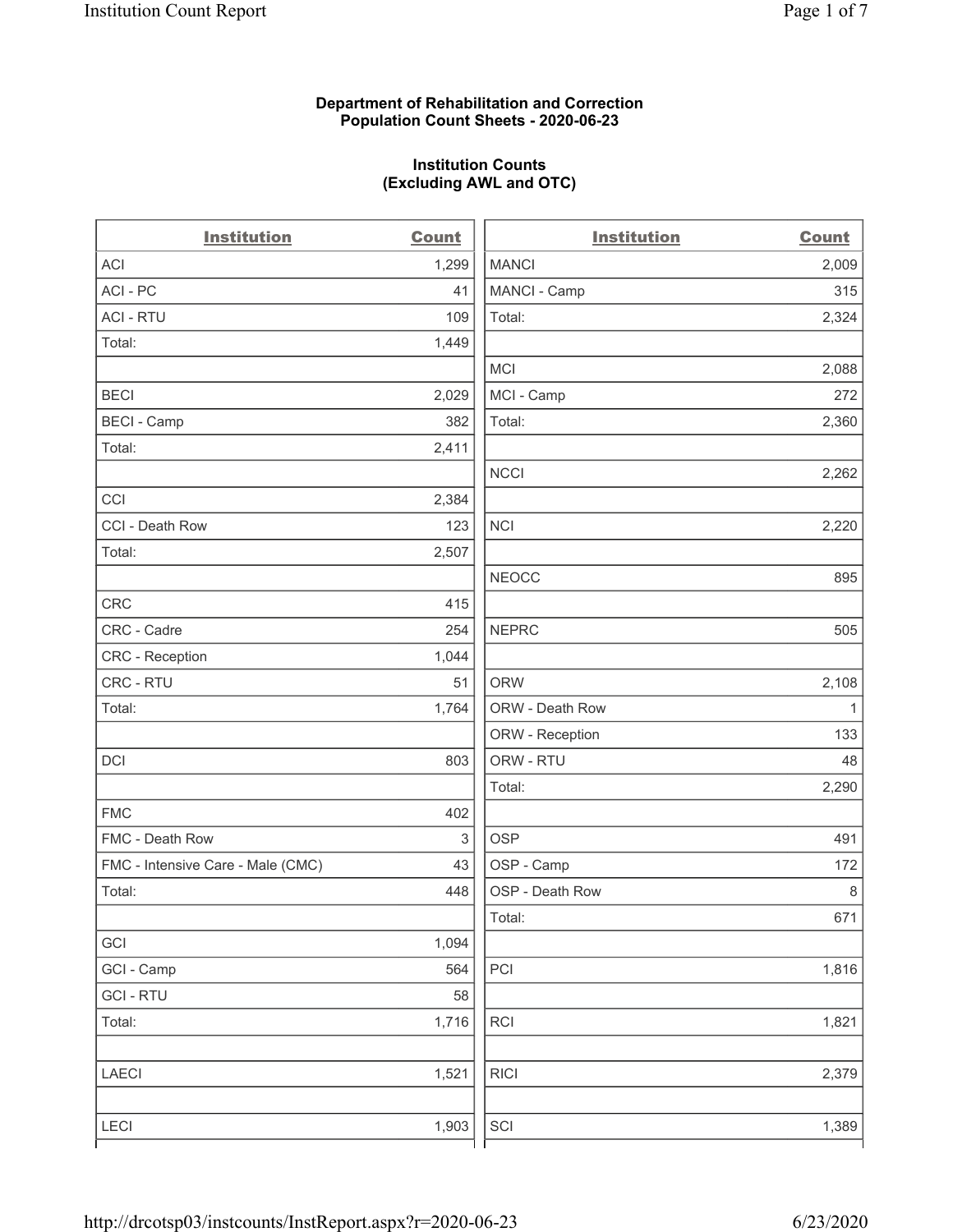| LECI - Camp              | 159   |                  |                          |        |
|--------------------------|-------|------------------|--------------------------|--------|
| Total:                   | 2,062 | <b>SOCF</b>      |                          | 1,216  |
|                          |       |                  |                          |        |
| LOCI                     | 2,137 | <b>TCI</b>       |                          | 1,015  |
|                          |       | TCI - Camp       |                          | 333    |
| LORCI                    | 295   | Total:           |                          | 1,348  |
| LORCI - Cadre            | 156   |                  |                          |        |
| <b>LORCI - Reception</b> | 1,043 | <b>TOCI</b>      |                          | 756    |
| Total:                   | 1,494 | <b>TOCI - PC</b> |                          | 145    |
|                          |       | Total:           |                          | 901    |
| <b>MACI</b>              | 941   |                  |                          |        |
| MACI - Minimum           | 1,149 | <b>WCI</b>       |                          | 1,237  |
| Total:                   | 2,090 | WCI - RTU        |                          | 31     |
|                          |       | Total:           |                          | 1,268  |
|                          |       |                  |                          |        |
|                          |       |                  | <b>Total Population:</b> | 46,067 |

\* The Total Population includes 30 Offenders with Reason Codes 30 & 31. \*\* The Total Population includes 35 Offenders with Reason Code 0A.

## **Male Population by Security Level (Include AWL and Exclude OTC)**

| <b>Security Level</b>  |                   | <b>Body</b> | <b>AWL</b> | $(-OTC)$ | <b>Total</b> |
|------------------------|-------------------|-------------|------------|----------|--------------|
| <b>Total Level E</b>   |                   | 950         | 5          | 4        | 951          |
| Total Level 4          |                   | 1,532       |            | 6        | 1,533        |
| Total Level 3          |                   | 9,865       | 81         | 67       | 9,879        |
| Total Level 2          |                   | 15,755      | 86         | 60       | 15,781       |
| Total Level 1          |                   | 14,155      | 77         | 39       | 14,193       |
| <b>Total Death Row</b> |                   | 138         | 0          | $\Omega$ | 138          |
|                        | <b>Total Male</b> | 42,395      | 256        | 176      | 42,475       |

## **Female Population by Institution (Include AWL and Exclude OTC)**

| ,                  |             |            |          |              |
|--------------------|-------------|------------|----------|--------------|
| <b>Institution</b> | <b>Body</b> | <b>AWL</b> | $(-OTC)$ | <b>Total</b> |
| <b>DCI</b>         | 802         | 2          | っ        | 802          |
| <b>FMC</b>         | 4           | 0          | $\Omega$ | 4            |
| <b>NEPRC</b>       | 505         | 3          |          | 507          |
| <b>ORW</b>         | 2,108       | 15         | 10       | 2,113        |
| ORW - Death Row    |             |            | 0        |              |
| ORW - Reception    | 133         | 0          | O        | 133          |
| ORW - RTU          | 48          | 0          | $\Omega$ | 48           |
|                    |             |            |          |              |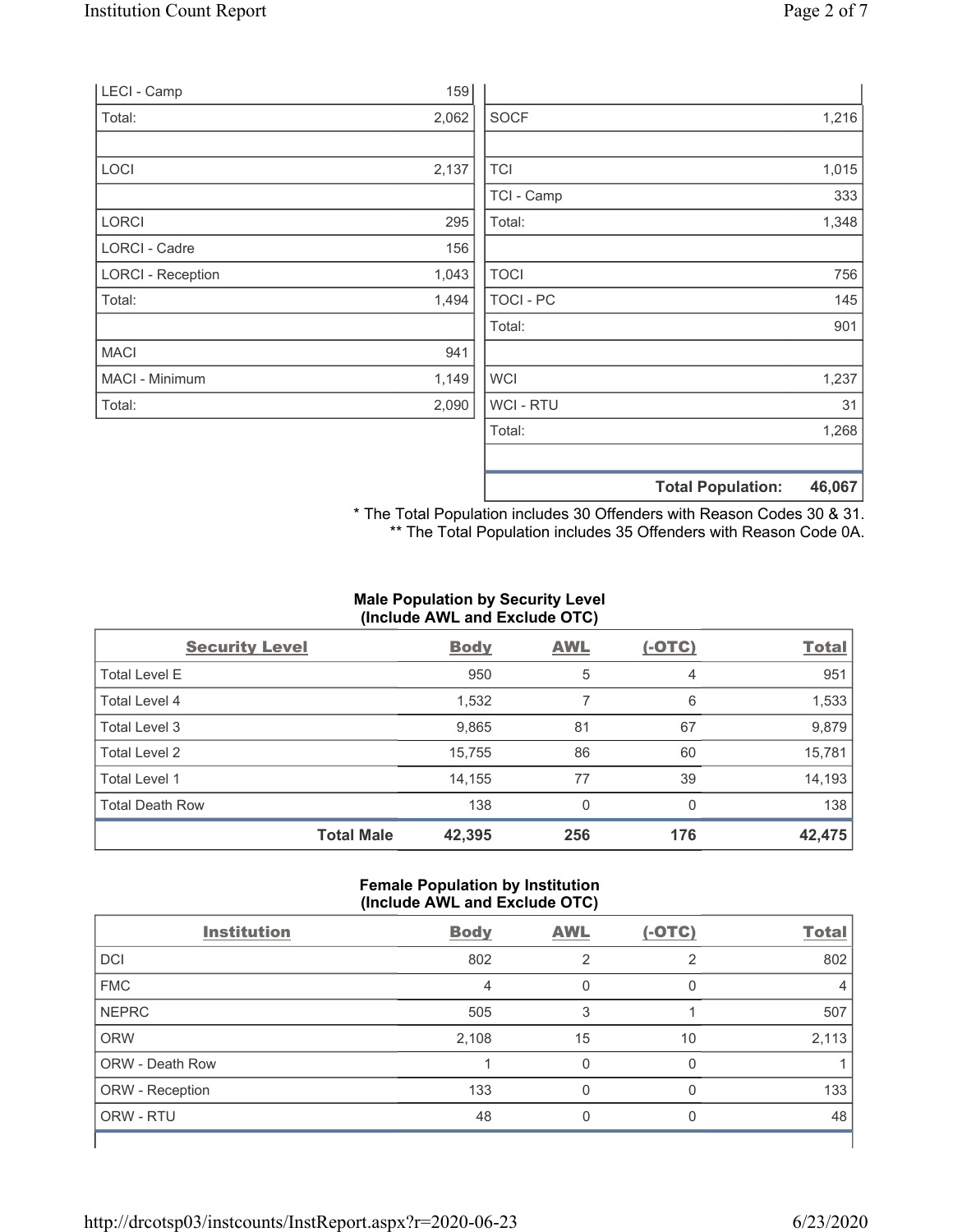| <b>Total Female</b>      | 3.601  | 20  | 13  | 3,608  |
|--------------------------|--------|-----|-----|--------|
|                          |        |     |     |        |
| <b>Total Population:</b> | 45,996 | 276 | 189 | 46,083 |

# **Male Population by Institution: Security Level 5 and E (Include AWL and Exclude OTC)**

| <b>Institution</b>   | <b>Body</b>      | <b>AWL</b>     | $(-OTC)$       | <b>Total</b>   |
|----------------------|------------------|----------------|----------------|----------------|
| <b>ACI</b>           |                  | $\mathbf 0$    | 0              |                |
| CRC - RTU            | $\overline{4}$   | $\mathbf 0$    | $\mathbf 0$    | $\overline{4}$ |
| <b>FMC</b>           |                  | 0              | 0              |                |
| LECI                 | $\boldsymbol{9}$ | $\mathbf 0$    | 0              | 9              |
| <b>MACI</b>          | 7                | $\overline{2}$ |                | 8              |
| <b>MANCI</b>         | 8                | $\mathbf 0$    | 0              | 8              |
| <b>OSP</b>           | 270              | $\overline{2}$ | $\overline{2}$ | 270            |
| <b>SOCF</b>          | 500              | 1              |                | 500            |
| <b>TCI</b>           | 10               | $\mathbf 0$    | $\Omega$       | 10             |
| <b>TOCI</b>          | 132              | $\mathbf 0$    | 0              | 132            |
| <b>TOCI - PC</b>     | 1                | $\mathbf 0$    | $\mathbf 0$    | 1              |
| <b>WCI</b>           | 3                | 0              | 0              | 3              |
| WCI - RTU            | $\overline{4}$   | $\overline{0}$ | $\Omega$       | $\overline{4}$ |
| <b>Total Level 5</b> | 950              | 5              | 4              | 951            |

#### **Male Population by Institution: Security Level 4 (Include AWL and Exclude OTC)**

| <b>Institution</b>                | <b>Body</b>    | <b>AWL</b>          | $(-OTC)$       | <b>Total</b>   |
|-----------------------------------|----------------|---------------------|----------------|----------------|
| ACI                               | 5              | $\mathbf 0$         | $\Omega$       | 5              |
| CRC                               | 10             | $\mathbf 0$         | 0              | 10             |
| <b>CRC - RTU</b>                  | 10             | $\mathbf 0$         | 0              | 10             |
| <b>FMC</b>                        | $\overline{1}$ | 1                   | $\mathbf{0}$   | $\overline{2}$ |
| FMC - Intensive Care - Male (CMC) | $\overline{2}$ | $\mathbf 0$         | 0              | 2              |
| LOCI                              | 0              | $\overline{2}$      | $\overline{2}$ | $\Omega$       |
| <b>LORCI</b>                      | $\mathsf 3$    | $\mathbf 0$         | 0              | 3              |
| <b>LORCI - Reception</b>          | $\overline{2}$ | $\mathbf 0$         | 0              | $\overline{2}$ |
| <b>MACI</b>                       | 17             | $\mathbf 0$         | 0              | 17             |
| <b>OSP</b>                        | 175            | $\mathbf 0$         | 0              | 175            |
| <b>SOCF</b>                       | 689            | 3                   | 3              | 689            |
| <b>TOCI</b>                       | 601            | 1                   | 1              | 601            |
| TOCI - PC                         | 11             | $\mathsf{O}\xspace$ | 0              | 11             |
| <b>WCI</b>                        | $\overline{2}$ | $\mathbf 0$         | $\mathbf 0$    | $\overline{2}$ |
|                                   |                |                     |                |                |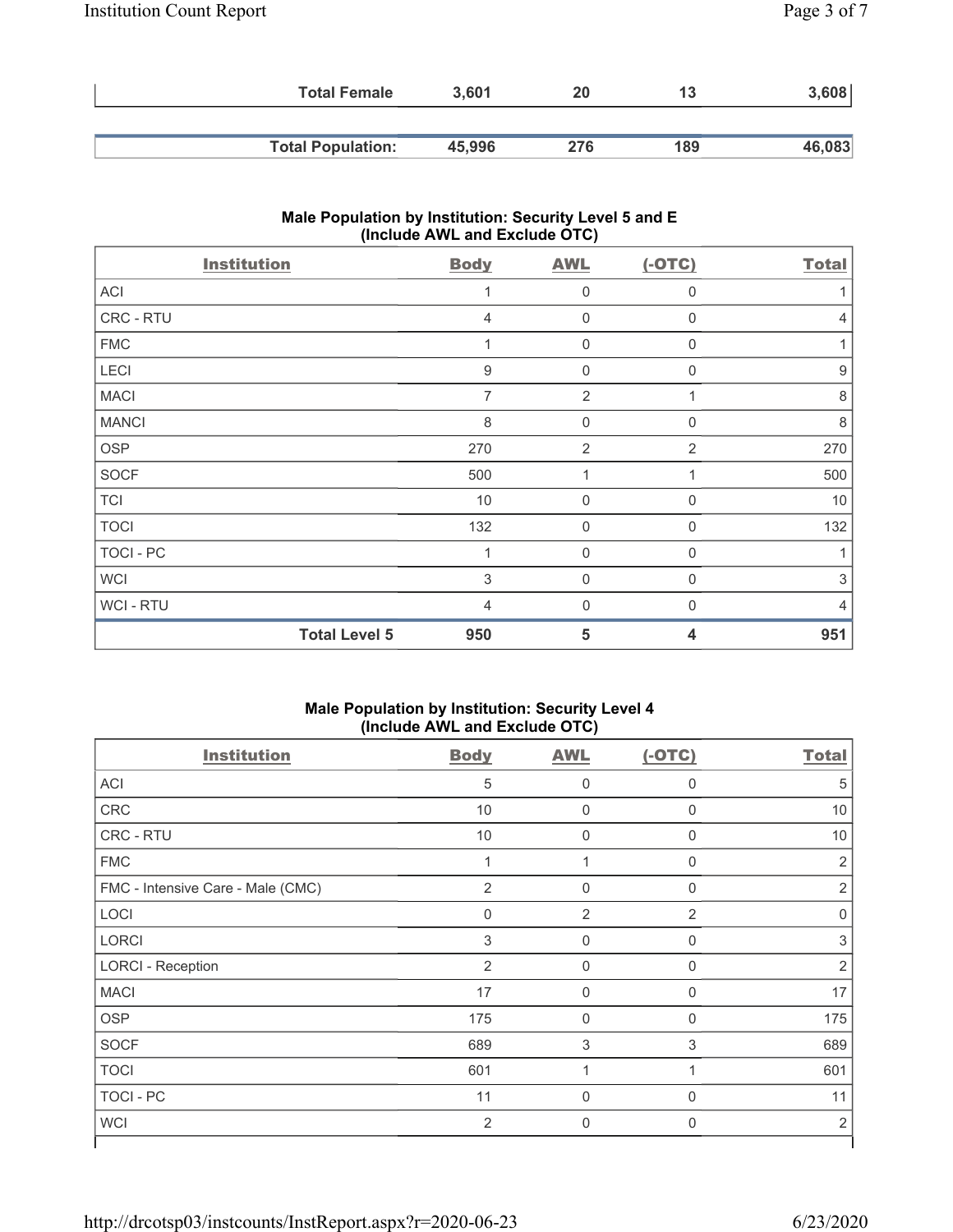| WCI-RTU |                      |       |  |      |
|---------|----------------------|-------|--|------|
|         | <b>Total Level 4</b> | 1,532 |  | ,533 |

### **Male Population by Institution: Security Level 3 (Include AWL and Exclude OTC)**

| <b>Institution</b>                | <b>Body</b>    | <b>AWL</b>          | $(-OTC)$            | <b>Total</b>              |
|-----------------------------------|----------------|---------------------|---------------------|---------------------------|
| <b>ACI</b>                        | 22             | $\mathsf{O}\xspace$ | $\mathsf{O}\xspace$ | 22                        |
| ACI-PC                            | $\overline{7}$ | $\mathsf{O}\xspace$ | $\mathsf 0$         | 7                         |
| <b>BECI</b>                       | $\overline{7}$ | $\mathsf{O}\xspace$ | $\mathsf 0$         | $\overline{7}$            |
| CCI                               | 5              | $\boldsymbol{0}$    | $\boldsymbol{0}$    | $\sqrt{5}$                |
| <b>CRC</b>                        | 209            | 10                  | 10                  | 209                       |
| CRC - Cadre                       | 14             | $\mathsf{O}\xspace$ | $\boldsymbol{0}$    | 14                        |
| CRC - Reception                   | 508            | $\,8\,$             | $\overline{7}$      | 509                       |
| CRC - RTU                         | 33             | $\mathsf{O}\xspace$ | $\mathsf{O}\xspace$ | 33                        |
| <b>FMC</b>                        | 10             | $\mathbf 0$         | $\mathsf 0$         | 10                        |
| FMC - Intensive Care - Male (CMC) | $\sqrt{3}$     | $\mathsf{O}\xspace$ | $\mathsf 0$         | $\,3$                     |
| GCI                               | $\overline{2}$ | $\mathsf{O}\xspace$ | $\mathsf{O}\xspace$ | $\overline{2}$            |
| <b>LAECI</b>                      | 20             | $\mathsf{O}\xspace$ | $\mathsf 0$         | 20                        |
| LECI                              | 1,486          | $\boldsymbol{7}$    | $\mathbf 5$         | 1,488                     |
| LOCI                              | 3              | $\boldsymbol{0}$    | $\mathbf 0$         | $\ensuremath{\mathsf{3}}$ |
| <b>LORCI</b>                      | 94             | 25                  | 25                  | 94                        |
| <b>LORCI - Cadre</b>              | 18             | $\mathsf{O}\xspace$ | $\boldsymbol{0}$    | 18                        |
| <b>LORCI - Reception</b>          | 127            | $\mathbf{1}$        | $\mathsf 0$         | 128                       |
| <b>MACI</b>                       | 822            | $\mathbf{1}$        | 1                   | 822                       |
| <b>MANCI</b>                      | 1,849          | $\,8\,$             | 6                   | 1,851                     |
| <b>MCI</b>                        | $\overline{4}$ | $\mathsf{O}\xspace$ | $\mathbf 0$         | 4                         |
| <b>NCCI</b>                       | 43             | $\mathsf{O}\xspace$ | $\boldsymbol{0}$    | 43                        |
| <b>NCI</b>                        | $\sqrt{5}$     | $\mathsf{O}\xspace$ | $\mathsf 0$         | 5                         |
| <b>NEOCC</b>                      | 813            | $\sqrt{2}$          | 1                   | 814                       |
| <b>OSP</b>                        | 1              | $\mathsf{O}\xspace$ | $\mathsf 0$         |                           |
| PCI                               | 42             | $\mathbf 0$         | $\mathbf 0$         | 42                        |
| $\sf RCI$                         | 1,482          | $\,$ 5 $\,$         | $\overline{4}$      | 1,483                     |
| <b>RICI</b>                       | 26             | $\mathsf{O}\xspace$ | $\mathsf{O}\xspace$ | 26                        |
| SCI                               | 31             | $\mathsf 0$         | $\mathsf{O}\xspace$ | 31                        |
| SOCF                              | 27             | $\mathsf 0$         | $\mathsf{O}\xspace$ | 27                        |
| <b>TCI</b>                        | 891            | $\,6\,$             | $\,$ 3 $\,$         | 894                       |
| TCI - Camp                        | $\mathbf{1}$   | $\mathsf{O}\xspace$ | $\mathsf{O}\xspace$ | 1                         |
| <b>TOCI</b>                       | 16             | $\mathsf{O}\xspace$ | $\mathsf{O}\xspace$ | $16\,$                    |
| <b>TOCI - PC</b>                  | 78             | $\mathsf{O}\xspace$ | $\mathsf 0$         | 78                        |
| WCI                               | 1,147          | $\,8\,$             | 5                   | 1,150                     |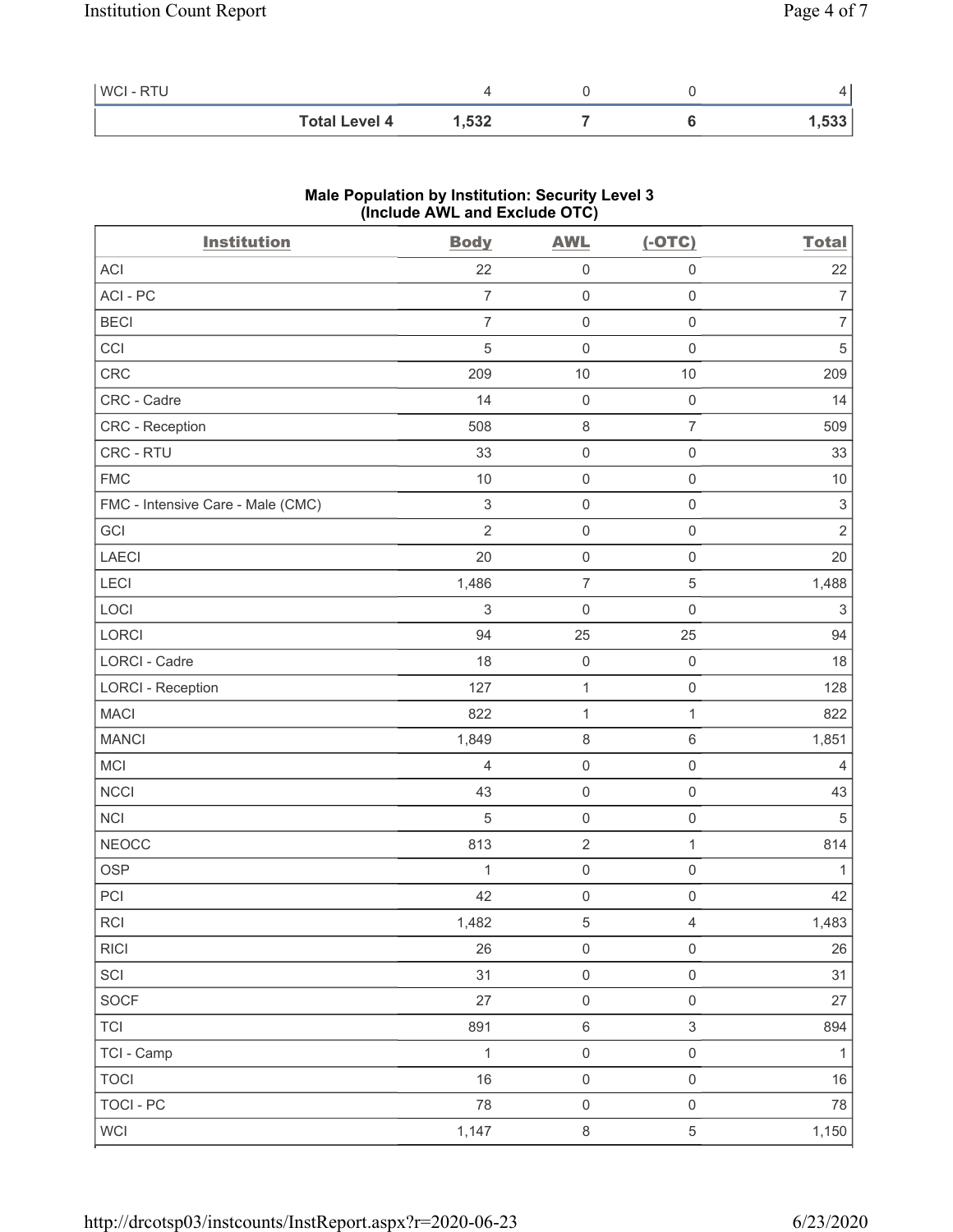| WCI - RTU |                      |       |    | 19    |
|-----------|----------------------|-------|----|-------|
|           | <b>Total Level 3</b> | 9,865 | 67 | 9,879 |

### **Male Population by Institution: Security Level 2 (Include AWL and Exclude OTC)**

| <b>Institution</b>                | <b>Body</b>    | <b>AWL</b>                | $(-OTC)$            | <b>Total</b>   |
|-----------------------------------|----------------|---------------------------|---------------------|----------------|
| <b>ACI</b>                        | 713            | $\mathbf{1}$              | $\mathbf{1}$        | 713            |
| ACI-PC                            | 23             | $\mathbf 0$               | $\mathsf 0$         | 23             |
| <b>ACI - RTU</b>                  | 88             | $\mathbf 0$               | $\mathsf{O}\xspace$ | 88             |
| <b>BECI</b>                       | 1,350          | $\boldsymbol{9}$          | $\overline{7}$      | 1,352          |
| CCI                               | 1,799          | $\boldsymbol{9}$          | $\overline{7}$      | 1,801          |
| CRC                               | 82             | $\ensuremath{\mathsf{3}}$ | 3                   | 82             |
| CRC - Cadre                       | 234            | $\mathbf 0$               | $\mathsf 0$         | 234            |
| <b>CRC</b> - Reception            | 228            | $\overline{4}$            | $\mathfrak{S}$      | 229            |
| CRC - RTU                         | $\overline{4}$ | $\mathbf 0$               | $\mathsf{O}\xspace$ | $\overline{4}$ |
| CRC - Youth                       | $\mathbf 0$    | $\mathbf{1}$              | $\mathbf{1}$        | $\,0\,$        |
| <b>DCI</b>                        | 1              | $\mathbf 0$               | $\mathsf 0$         | $\mathbf{1}$   |
| <b>FMC</b>                        | 12             | $\sqrt{2}$                | $\mathsf 0$         | 14             |
| FMC - Intensive Care - Male (CMC) | 12             | $\mathbf 0$               | $\mathsf 0$         | 12             |
| GCI                               | 452            | $\mathbf{1}$              | $\mathsf 0$         | 453            |
| <b>GCI-RTU</b>                    | 46             | $\mathbf 0$               | $\mathsf 0$         | 46             |
| LAECI                             | 964            | $\overline{7}$            | 6                   | 965            |
| LECI                              | 405            | $\mathbf 0$               | $\mathsf{O}\xspace$ | 405            |
| LOCI                              | 1,225          | $\ensuremath{\mathsf{3}}$ | 3                   | 1,225          |
| LORCI                             | 128            | $\sqrt{2}$                | $\overline{2}$      | 128            |
| LORCI - Cadre                     | 130            | $\mathbf 0$               | $\mathsf 0$         | 130            |
| <b>LORCI - Reception</b>          | 392            | $\mathbf 0$               | $\mathsf 0$         | 392            |
| <b>MACI</b>                       | 95             | $\sqrt{2}$                | $\overline{2}$      | 95             |
| <b>MANCI</b>                      | 134            | $\mathbf 0$               | $\mathsf 0$         | 134            |
| <b>MCI</b>                        | 1,487          | $\,6\,$                   | $\overline{2}$      | 1,491          |
| MCI - Camp                        | 1              | $\mathbf 0$               | $\mathsf{O}\xspace$ | $\mathbf{1}$   |
| $\sf NCCI$                        | 953            | $\ensuremath{\mathsf{3}}$ | 3                   | 953            |
| <b>NCI</b>                        | 1,245          | $\,$ 5 $\,$               | $\overline{4}$      | 1,246          |
| <b>NEOCC</b>                      | 82             | $\mathsf 0$               | $\mathsf{O}\xspace$ | 82             |
| PCI                               | 773            | $\,8\,$                   | $\mathbf{1}$        | 780            |
| <b>RCI</b>                        | 339            | $\sqrt{2}$                | $\overline{2}$      | 339            |
| <b>RICI</b>                       | 1,214          | $\boldsymbol{9}$          | $\overline{7}$      | 1,216          |
| SCI                               | 938            | $\boldsymbol{9}$          | $\,6\,$             | 941            |
| <b>TCI</b>                        | 61             | $\mathsf 0$               | $\mathsf{O}\xspace$ | 61             |
| <b>TOCI</b>                       | $\,6\,$        | $\mathsf{O}\xspace$       | $\mathsf{O}\xspace$ | $\,6\,$        |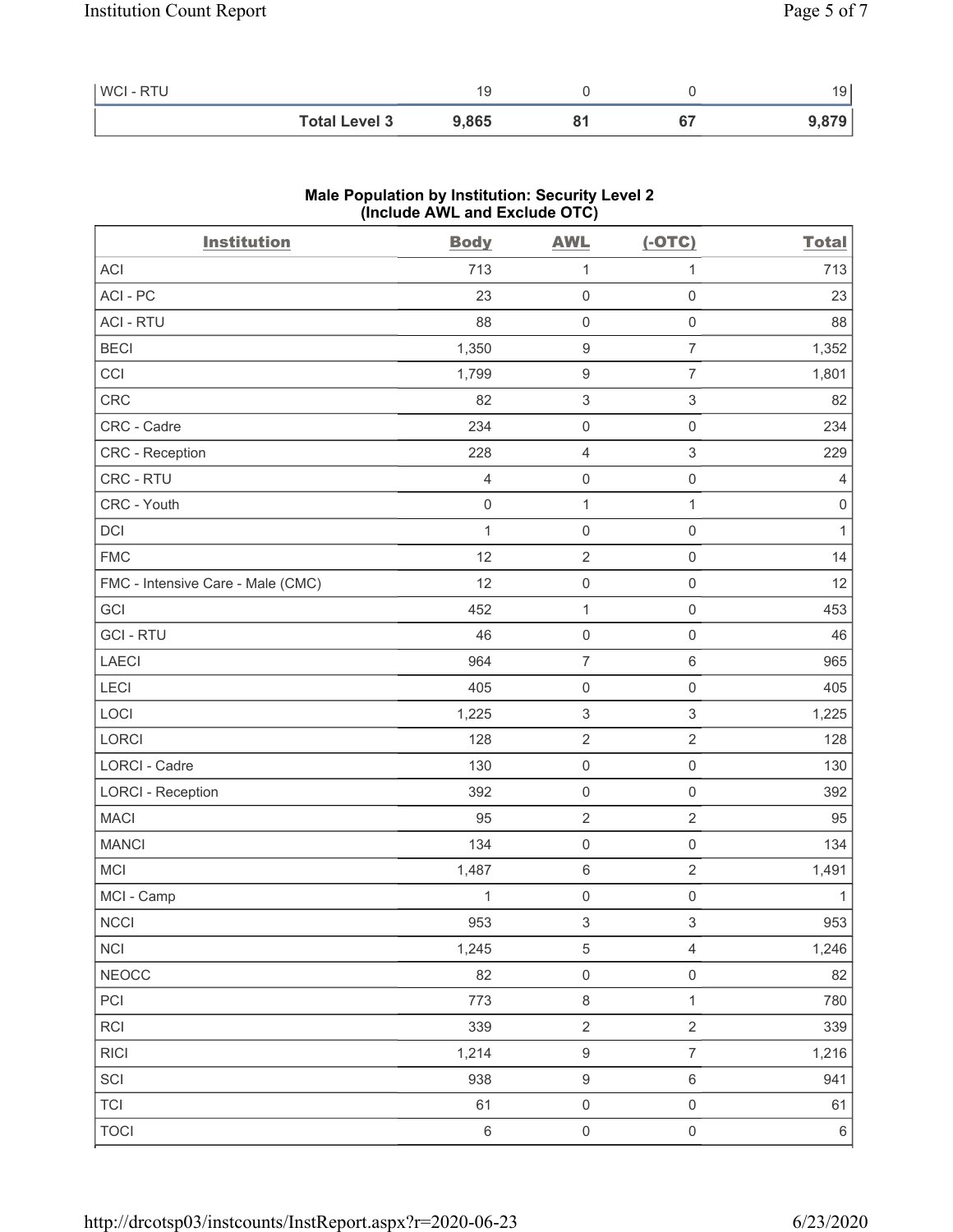| TOCI - PC  | 54                             |    |    | 54     |
|------------|--------------------------------|----|----|--------|
| <b>WCI</b> | 85                             |    |    | 85     |
|            | <b>Total Level 2</b><br>15,755 | 86 | 60 | 15,781 |

# **Male Population by Institution: Security Level 1 (Include AWL and Exclude OTC)**

| <b>Institution</b>                | <b>Body</b>    | <b>AWL</b>                | $(-OTC)$                  | <b>Total</b> |
|-----------------------------------|----------------|---------------------------|---------------------------|--------------|
| <b>ACI</b>                        | 558            | $\mathbf{1}$              | 0                         | 559          |
| ACI-PC                            | 11             | $\mathsf 0$               | $\mathbf 0$               | 11           |
| <b>ACI - RTU</b>                  | 21             | $\mathsf{O}\xspace$       | $\mathbf 0$               | 21           |
| <b>BECI</b>                       | 671            | $\,6\,$                   | $\overline{4}$            | 673          |
| <b>BECI - Camp</b>                | 381            | $\mathsf 0$               | $\mathbf 0$               | 381          |
| CCI                               | 579            | $\sqrt{2}$                | 1                         | 580          |
| <b>CRC</b>                        | 53             | $\mathsf{O}\xspace$       | $\mathbf 0$               | 53           |
| CRC - Cadre                       | $6\,$          | $\mathsf 0$               | $\mathbf 0$               | 6            |
| CRC - Reception                   | 304            | $\overline{7}$            | $\overline{7}$            | 304          |
| <b>FMC</b>                        | 374            | $\overline{2}$            | 1                         | 375          |
| FMC - Intensive Care - Male (CMC) | 26             | $\mathsf 0$               | $\mathsf{O}\xspace$       | 26           |
| GCI                               | 640            | $\mathbf 5$               | $\sqrt{2}$                | 643          |
| GCI - Camp                        | 564            | $\mathsf 0$               | $\mathsf{O}\xspace$       | 564          |
| <b>GCI-RTU</b>                    | 12             | $\mathsf{O}\xspace$       | $\mathsf{O}\xspace$       | 12           |
| <b>LAECI</b>                      | 537            | $\mathbf 5$               | $\overline{5}$            | 537          |
| LECI                              | $\overline{2}$ | $\mathbf{1}$              | $\mathbf 0$               | 3            |
| LECI - Camp                       | 159            | $\mathsf{O}\xspace$       | $\mathsf 0$               | 159          |
| LOCI                              | 909            | $\sqrt{2}$                | $\mathbf 1$               | 910          |
| LORCI                             | 70             | $\mathbf 5$               | $\sqrt{2}$                | 73           |
| <b>LORCI - Cadre</b>              | 8              | $\mathsf 0$               | $\mathbf 0$               | 8            |
| <b>LORCI - Reception</b>          | 522            | $\mathsf 0$               | $\mathbf 0$               | 522          |
| MACI - Minimum                    | 1,149          | $\mathbf 5$               | 5                         | 1,149        |
| <b>MANCI</b>                      | 18             | $\sqrt{2}$                | $\sqrt{2}$                | 18           |
| MANCI - Camp                      | 315            | $\mathsf{O}\xspace$       | $\mathbf 0$               | 315          |
| <b>MCI</b>                        | 597            | $\mathbf 5$               | $\sqrt{2}$                | 600          |
| MCI - Camp                        | 271            | $\mathsf{O}\xspace$       | $\mathsf{O}\xspace$       | 271          |
| <b>NCCI</b>                       | 1,265          | $\boldsymbol{9}$          | $\mathbf 0$               | 1,274        |
| <b>NCI</b>                        | 969            | $\ensuremath{\mathsf{3}}$ | $\mathbf 0$               | 972          |
| <b>OSP</b>                        | 45             | $\mathbf{1}$              | $\mathbf{1}$              | 45           |
| OSP - Camp                        | 172            | $\mathsf{O}\xspace$       | $\mathbf 0$               | 172          |
| PCI                               | 1,001          | 12                        | $\ensuremath{\mathsf{3}}$ | 1,010        |
| <b>RICI</b>                       | 1,139          | $\mathbf{1}$              | $\mathbf{1}$              | 1,139        |
| SCI                               | 420            | $\ensuremath{\mathsf{3}}$ | $\sqrt{2}$                | 421          |